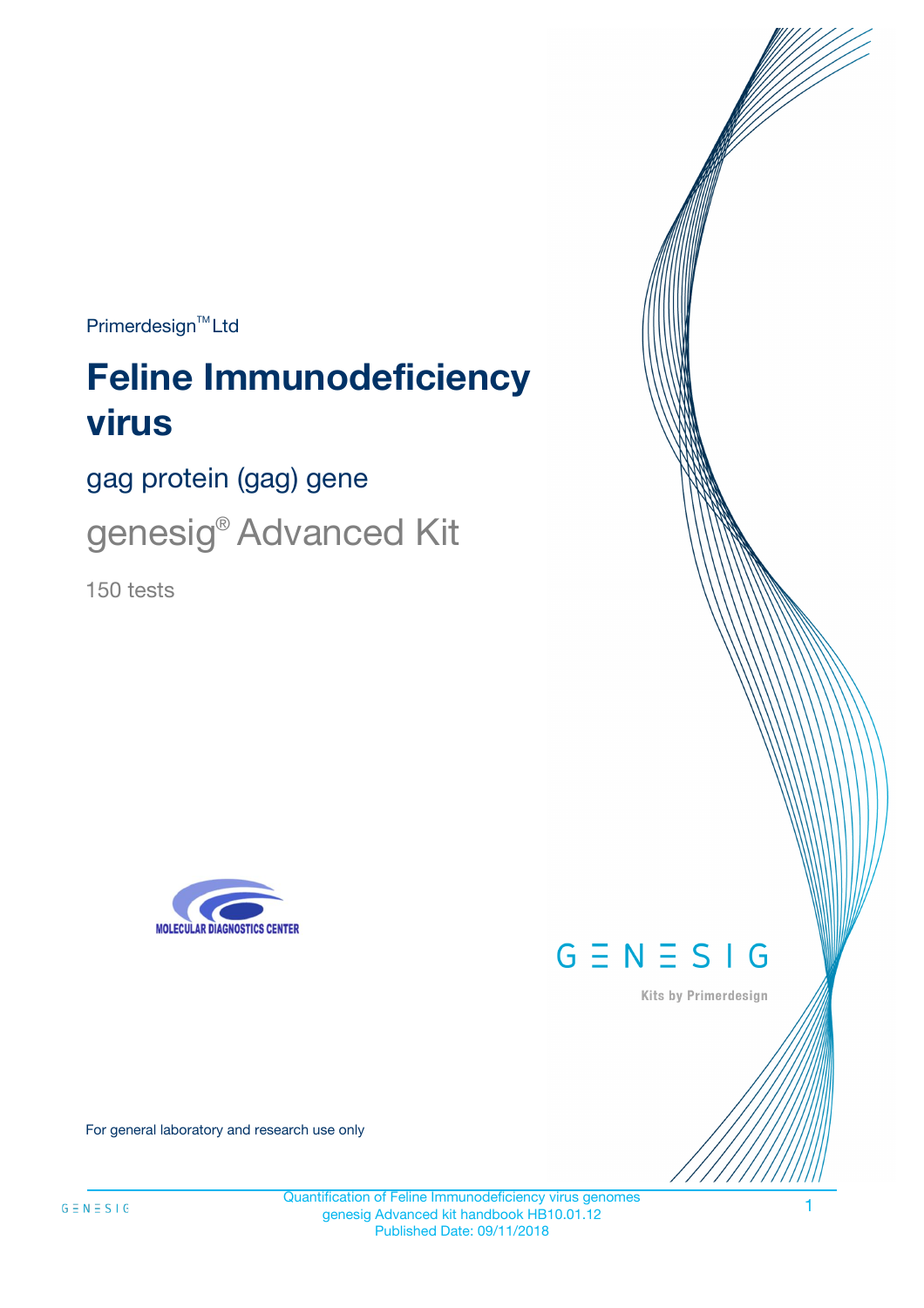### Introduction to Feline Immunodeficiency virus

Feline Immunodeficiency Virus is a retrovirus of the Lentivirus genus. The virus is 80 to 100nm in diameter with a genome size of 4.7Kbp. FIV attacks the cells of the immune system leading to feline acquired immune deficiency syndrome (FAIDS) in domestic cats and some non domestic felines including lions, tigers and cheetahs.

FIV is primarily transmitted between cats through bite wounds and scratches where infected saliva comes into contact with the blood. The virus binds to a receptor protein on the host cell surface and subsequently fuses with the host membrane releasing the vial components into the cell. The viral RNA is transcribed into DNA and either creates new virions which bud from the infected host cell or move to the nucleus and incorporate into the host genome. New virions infect the lymph nodes, replicating within T-cells causing lymphadenopathy. A progressive decline in CD4+ Helper T cells eventually results in immune system compromise.

FIV infection presents in three distinct stages: Initially, while viral replication is low over the first few months of infection, increased body temperature and lymph node enlargement can be noticed. Subsequently these symptoms disappear with the second stage represented by no signs of illness. Eventually signs of the compromised immune system become evident in the final stage of infection with characterised signs including loss of appetite, weight loss and perhaps tumour growth.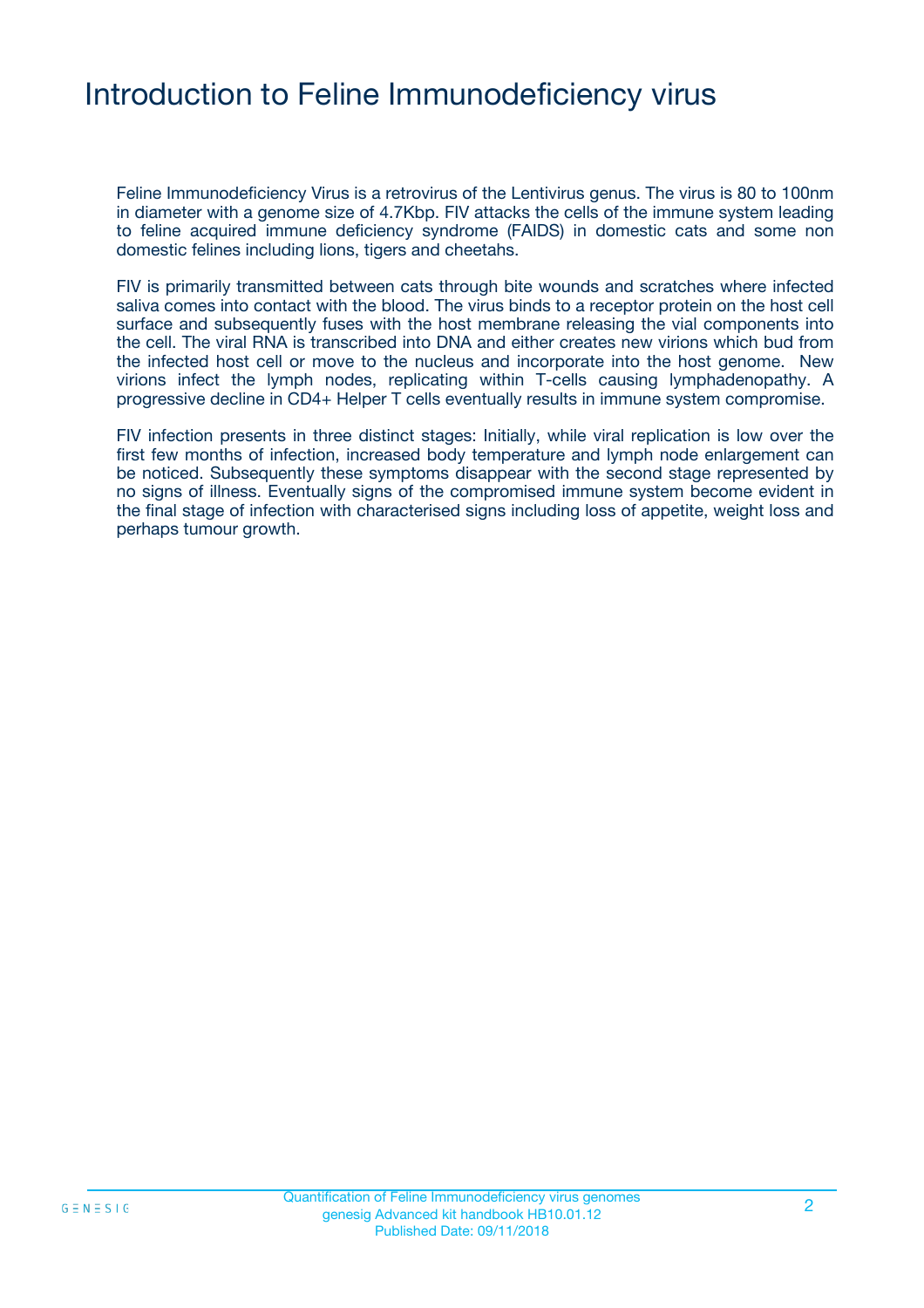## **Specificity**

The Primerdesign genesig Kit for Feline Immunodeficiency virus (FIV) genomes is designed for the in vitro quantification of FIV genomes. The kit is designed to have a broad detection profile. Specifically, the primers represent 100% homology with over 95% of the NCBI database reference sequences available at the time of design.

The dynamics of genetic variation means that new sequence information may become available after the initial design. Primerdesign periodically reviews the detection profiles of our kits and when required releases new versions.

If you require further information, or have a specific question about the detection profile of this kit then please send an e.mail to enquiry@primerdesign.co.uk and our bioinformatics team will answer your question.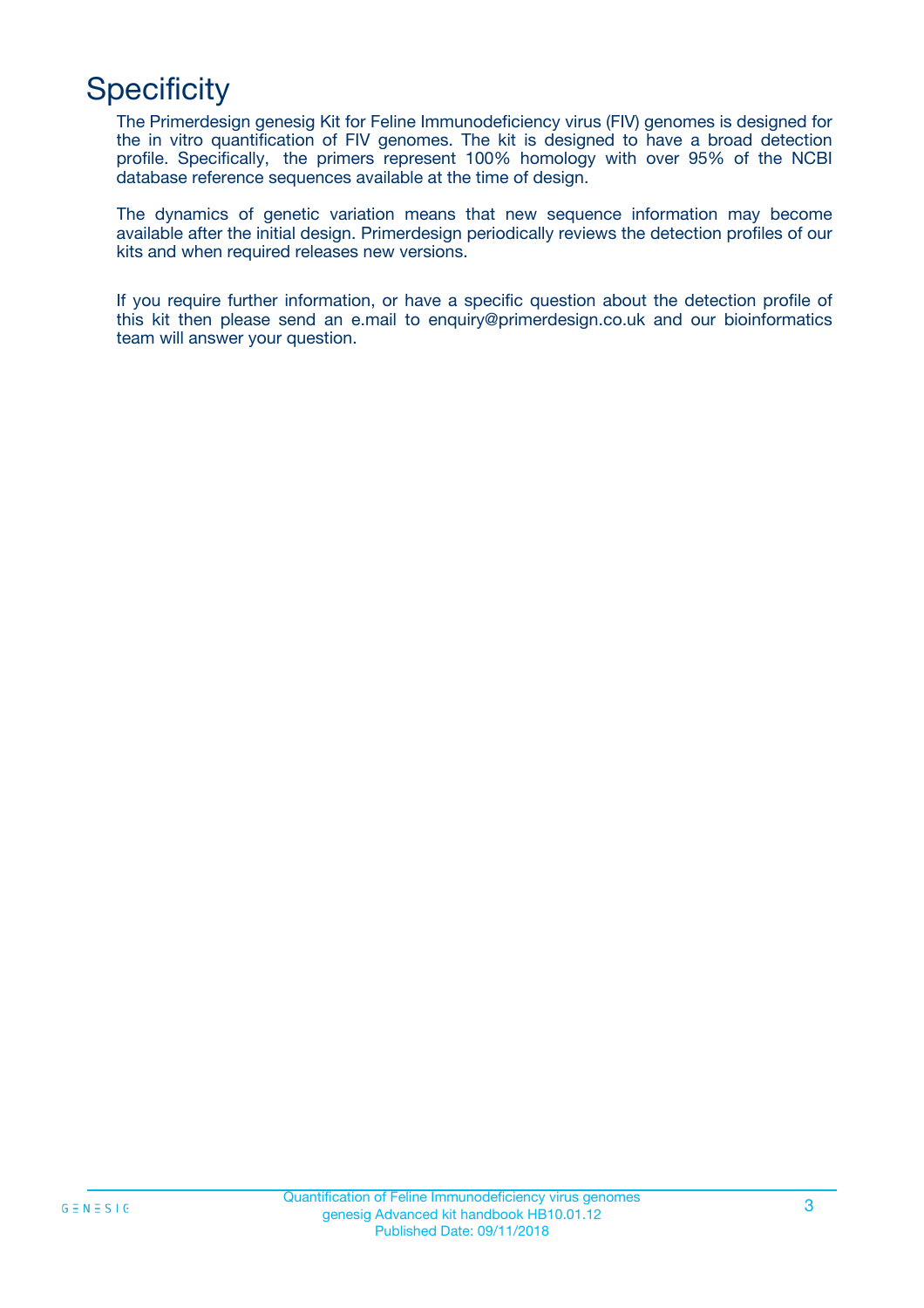### **Kit contents**

- **FIV specific primer/probe mix (150 reactions BROWN) FAM labelled**
- **FIV positive control template (for Standard curve RED)**
- **Internal extraction control primer/probe mix (150 reactions BROWN) VIC labelled as standard**
- **Internal extraction control RNA (150 reactions BLUE)**
- **Endogenous control primer/probe mix (150 reactions BROWN) FAM labelled**
- **RNase/DNase free water (WHITE) for resuspension of primer/probe mixes**
- **Template preparation buffer (YELLOW) for resuspension of internal control template, positive control template and standard curve preparation**

### **Reagents and equipment to be supplied by the user**

#### **Real-time PCR Instrument**

#### **Extraction kit**

This kit is recommended for use with genesig Easy DNA/RNA Extraction kit. However, it is designed to work well with all processes that yield high quality RNA and DNA with minimal PCR inhibitors.

#### **oasigTM lyophilised OneStep or Precision**®**PLUS OneStep 2X RT-qPCR Master Mix** Contains complete OneStep RT-qPCR master mix

**Pipettors and Tips**

**Vortex and centrifuge**

**Thin walled 1.5 ml PCR reaction tubes**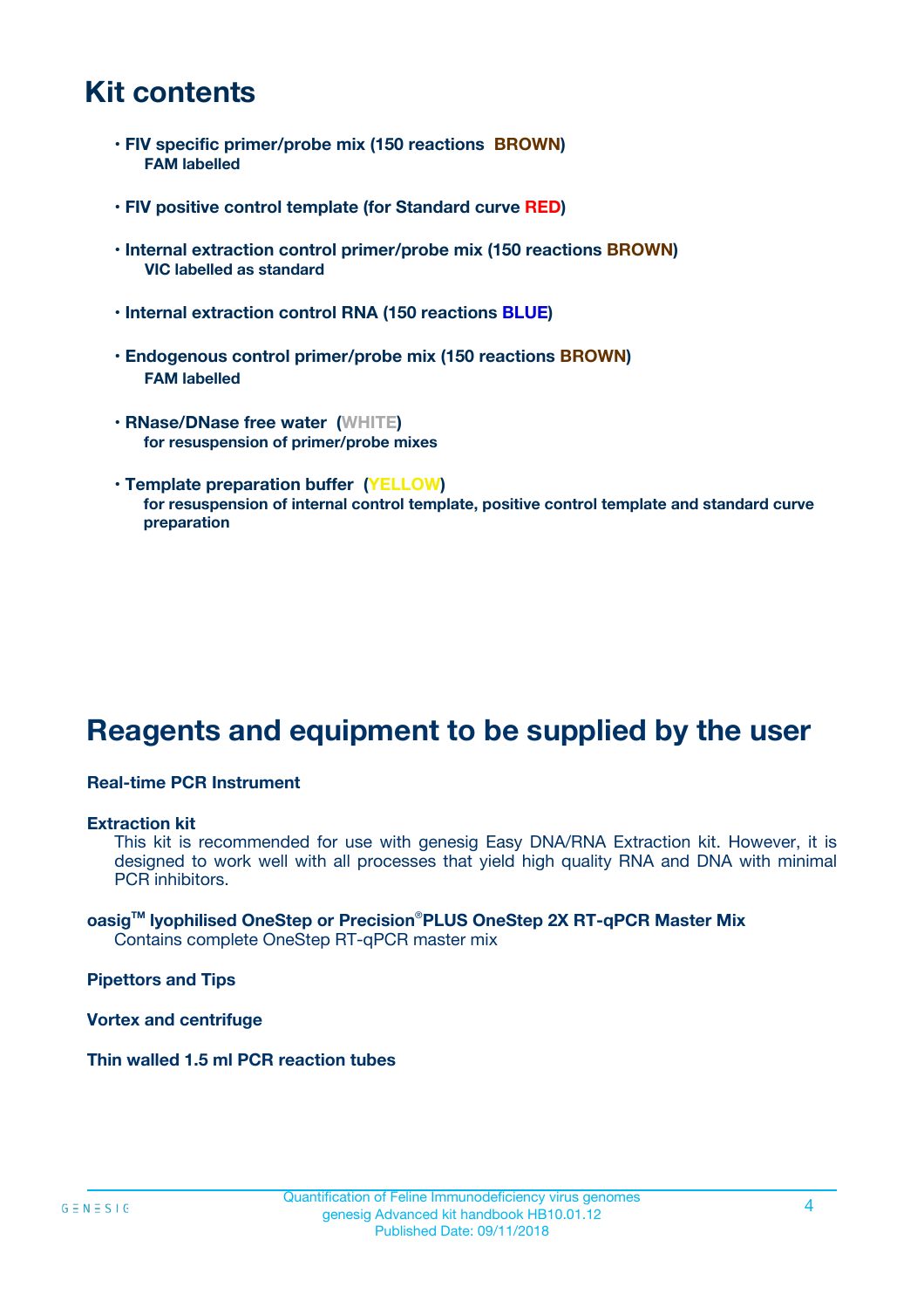### Kit storage and stability

This kit is stable at room temperature but should be stored at -20ºC on arrival. Once the lyophilised components have been resuspended they should not be exposed to temperatures above -20°C for longer than 30 minutes at a time and unnecessary repeated freeze/thawing should be avoided. The kit is stable for six months from the date of resuspension under these circumstances.

If a standard curve dilution series is prepared this can be stored frozen for an extended period. If you see any degradation in this serial dilution a fresh standard curve can be prepared from the positive control.

Primerdesign does not recommend using the kit after the expiry date stated on the pack.

### Suitable sample material

All kinds of sample material suited for PCR amplification can be used. Please ensure the samples are suitable in terms of purity, concentration, and RNA/DNA integrity (An internal PCR control is supplied to test for non specific PCR inhibitors). Always run at least one negative control with the samples. To prepare a negative-control, replace the template RNA sample with RNase/DNase free water.

### Dynamic range of test

Under optimal PCR conditions genesig FIV detection kits have very high priming efficiencies of >95% and can detect less than 100 copies of target template.

### Notices and disclaimers

This product is developed, designed and sold for research purposes only. It is not intended for human diagnostic or drug purposes or to be administered to humans unless clearly expressed for that purpose by the Food and Drug Administration in the USA or the appropriate regulatory authorities in the country of use. During the warranty period Primerdesign genesig detection kits allow precise and reproducible data recovery combined with excellent sensitivity. For data obtained by violation to the general GLP guidelines and the manufacturer's recommendations the right to claim under guarantee is expired. PCR is a proprietary technology covered by several US and foreign patents. These patents are owned by Roche Molecular Systems Inc. and have been sub-licensed by PE Corporation in certain fields. Depending on your specific application you may need a license from Roche or PE to practice PCR. Additional information on purchasing licenses to practice the PCR process may be obtained by contacting the Director of Licensing at Roche Molecular Systems, 1145 Atlantic Avenue, Alameda, CA 94501 or Applied Biosystems business group of the Applera Corporation, 850 Lincoln Centre Drive, Foster City, CA 94404. In addition, the 5' nuclease assay and other homogeneous amplification methods used in connection with the PCR process may be covered by U.S. Patents 5,210,015 and 5,487,972, owned by Roche Molecular Systems, Inc, and by U.S. Patent 5,538,848, owned by The Perkin-Elmer Corporation.

### Trademarks

Primerdesign™ is a trademark of Primerdesign Ltd.

genesig® is a registered trademark of Primerdesign Ltd.

The PCR process is covered by US Patents 4,683,195, and 4,683,202 and foreign equivalents owned by Hoffmann-La Roche AG. BI, ABI PRISM® GeneAmp® and MicroAmp® are registered trademarks of the Applera Genomics (Applied Biosystems Corporation). BIOMEK® is a registered trademark of Beckman Instruments, Inc.; iCycler™ is a registered trademark of Bio-Rad Laboratories, Rotor-Gene is a trademark of Corbett Research. LightCycler™ is a registered trademark of the Idaho Technology Inc. GeneAmp®, TaqMan® and AmpliTaqGold® are registered trademarks of Roche Molecular Systems, Inc., The purchase of the Primerdesign ™ reagents cannot be construed as an authorization or implicit license to practice PCR under any patents held by Hoffmann-LaRoche Inc.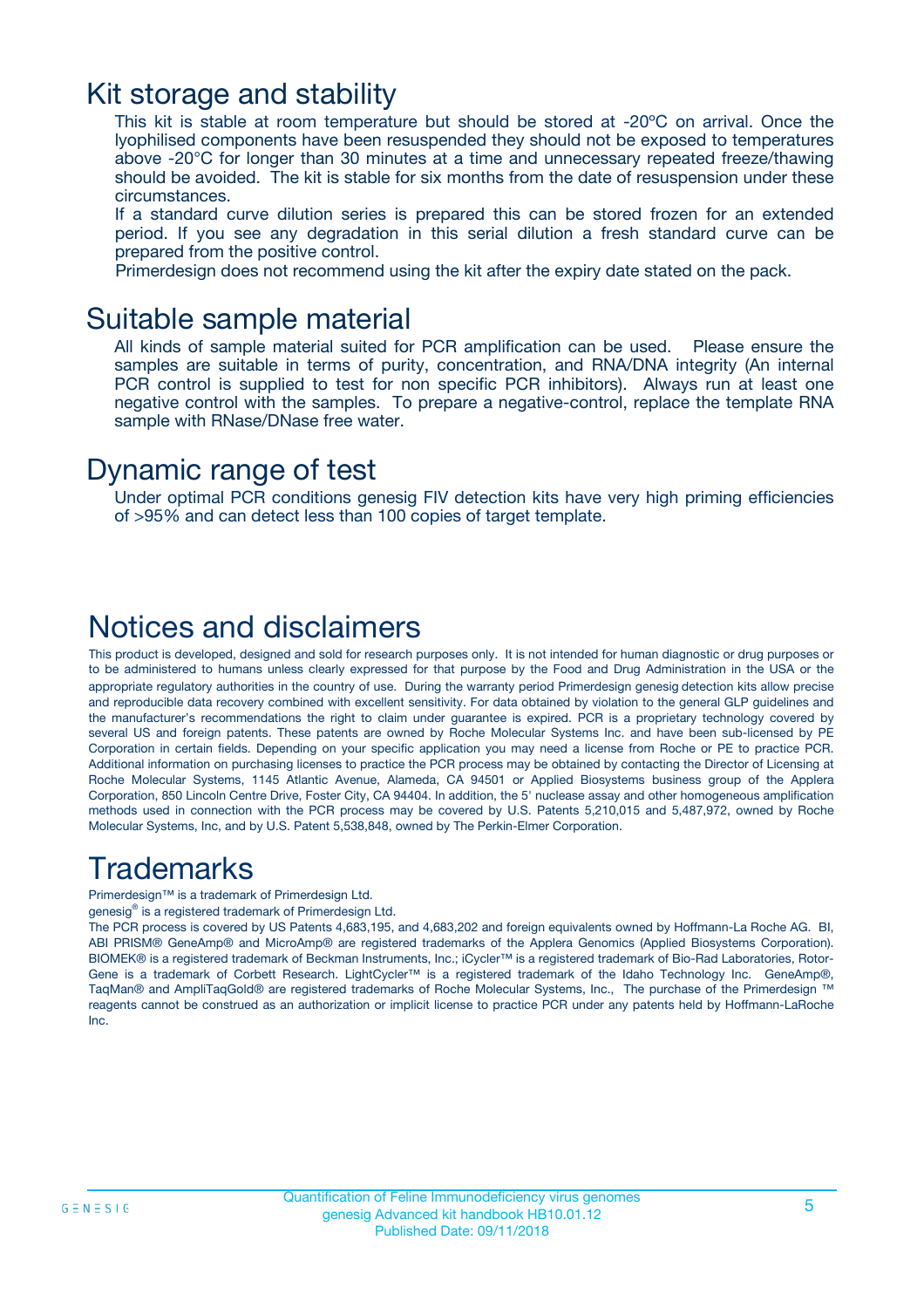### **Principles of the test**

#### **Real-time PCR**

A FIV specific primer and probe mix is provided and this can be detected through the FAM channel.

The primer and probe mix provided exploits the so-called TaqMan® principle. During PCR amplification, forward and reverse primers hybridize to the FIV cDNA. A fluorogenic probe is included in the same reaction mixture which consists of a DNA probe labeled with a 5`-dye and a 3`-quencher. During PCR amplification, the probe is cleaved and the reporter dye and quencher are separated. The resulting increase in fluorescence can be detected on a range of qPCR platforms.

#### **Positive control**

For copy number determination and as a positive control for the PCR set up, the kit contains a positive control template.

This can be used to generate a standard curve of FIV copy number / Cq value. Alternatively the positive control can be used at a single dilution where full quantitative analysis of the samples is not required. Each time the kit is used, at least one positive control reaction must be included in the run. A positive result indicates that the primers and probes for detecting the target FIV gene worked properly in that particular experimental scenario. If a negative result is obtained the test results are invalid and must be repeated. Care should be taken to ensure that the positive control does not contaminate any other kit component which would lead to false-positive results. This can be achieved by handling this component in a Post PCR environment. Care should also be taken to avoid cross-contamination of other samples when adding the positive control to the run. This can be avoided by sealing all other samples and negative controls before pipetting the positive control into the positive control well.

#### **Negative control**

To validate any positive findings a negative control reaction should be included every time the kit is used. For this reaction the RNase/DNase free water should be used instead of template. A negative result indicates that the reagents have not become contaminated while setting up the run.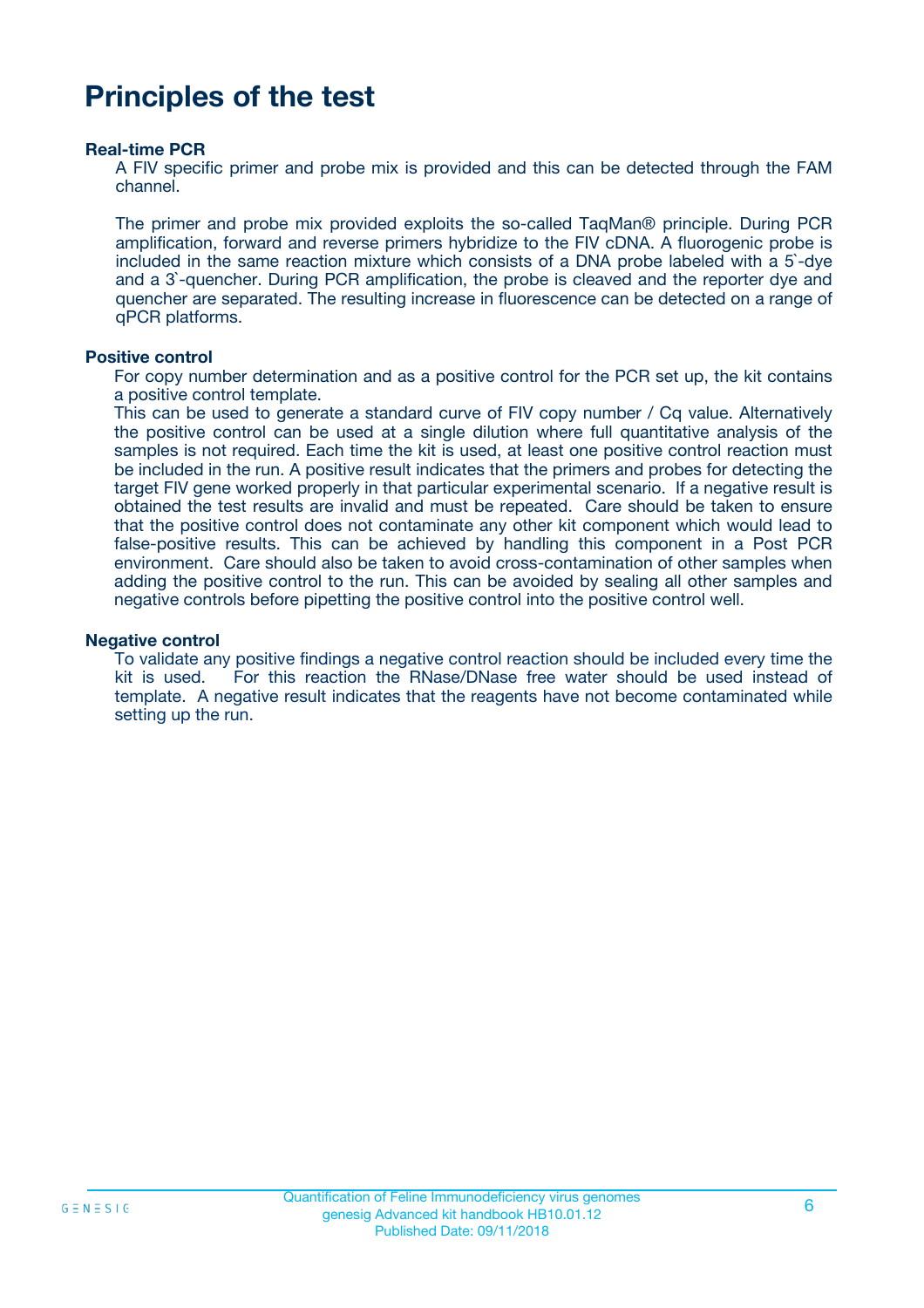#### **Internal RNA extraction control**

When performing RNA extraction, it is often advantageous to have an exogenous source of RNA template that is spiked into the lysis buffer. This control RNA is then co-purified with the sample RNA and can be detected as a positive control for the extraction process. Successful co-purification and qPCR for the control RNA also indicates that PCR inhibitors are not present at a high concentration.

A separate qPCR primer/probe mix are supplied with this kit to detect the exogenous RNA using qPCR. The PCR primers are present at PCR limiting concentrations which allows multiplexing with the target sequence primers. Amplification of the control cDNA does not interfere with detection of the FIV target cDNA even when present at low copy number. The Internal control is detected through the VIC channel and gives a Cq value of 28+/-3 depending on the level of sample dilution.

#### **Endogenous control**

To confirm extraction of a valid biological template, a primer and probe mix is included to detect an endogenous gene. Detection of the endogenous control is through the FAM channel and it is NOT therefore possible to perform a multiplex with the FIV primers. A poor endogenous control signal may indicate that the sample did not contain sufficient biological material.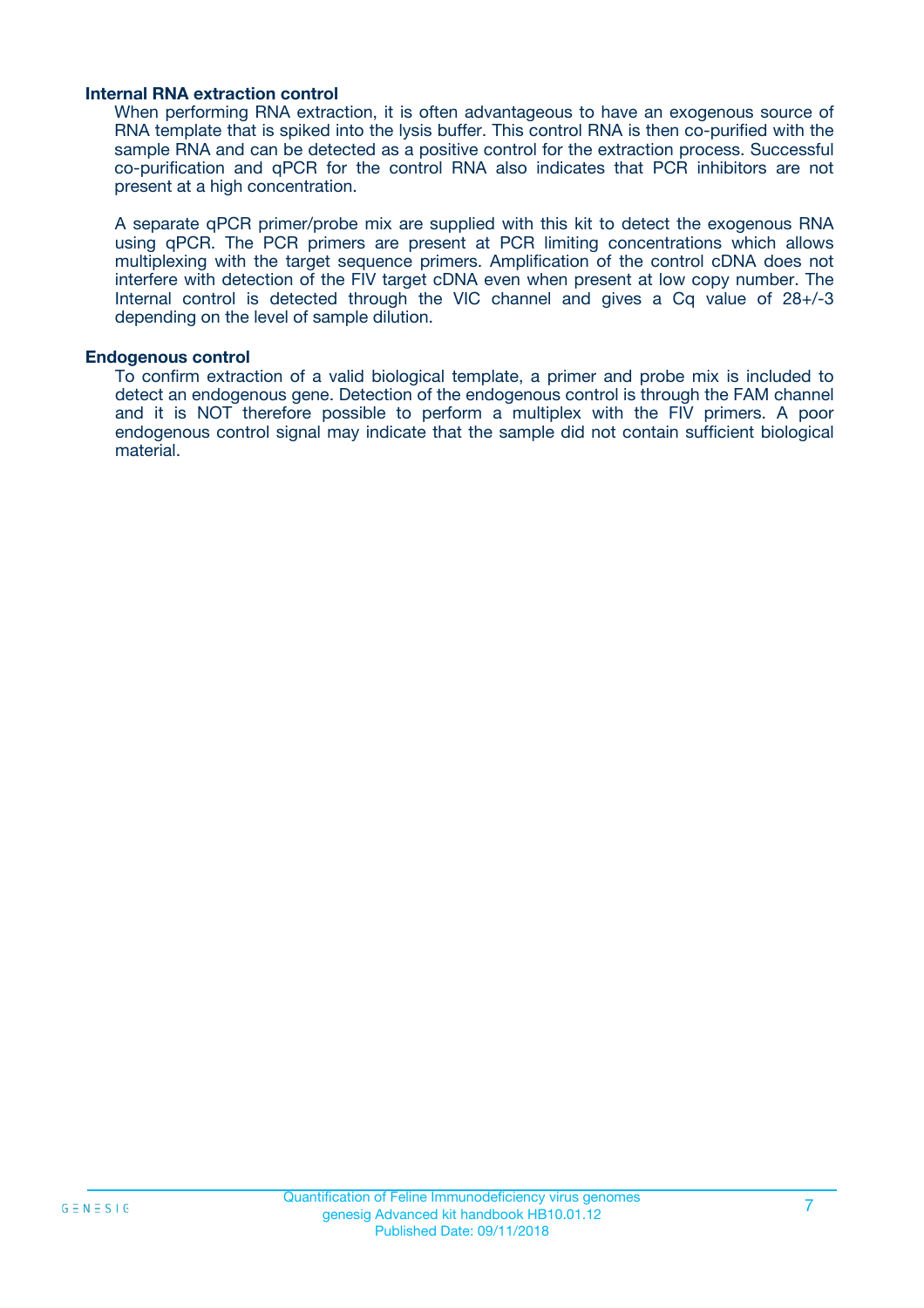### Resuspension protocol

To minimize the risk of contamination with foreign DNA, we recommend that all pipetting be performed in a PCR clean environment. Ideally this would be a designated PCR lab or PCR cabinet. Filter tips are recommended for all pipetting steps.

- **1. Pulse-spin each tube in a centrifuge before opening.** This will ensure lyophilised primer and probe mix is in the base of the tube and is not spilt upon opening the tube.
- **2. Resuspend the primer/probe mixes in the RNase/DNase free water supplied, according to the table below:**

To ensure complete resuspension, vortex each tube thoroughly.

| Component - resuspend in water                       |          |  |
|------------------------------------------------------|----------|--|
| <b>Pre-PCR pack</b>                                  |          |  |
| FIV primer/probe mix (BROWN)                         | $165$ µl |  |
| Internal extraction control primer/probe mix (BROWN) | $165$ µl |  |
| Endogenous control primer/probe mix (BROWN)          | 165 µl   |  |

**3. Resuspend the internal control template and positive control template in the template preparation buffer supplied, according to the table below:** To ensure complete resuspension, vortex each tube thoroughly.

| Component - resuspend in template preparation buffer |          |  |  |
|------------------------------------------------------|----------|--|--|
| <b>Pre-PCR heat-sealed foil</b>                      |          |  |  |
| Internal extraction control RNA (BLUE)               |          |  |  |
| <b>Post-PCR heat-sealed foil</b>                     |          |  |  |
| FIV Positive Control Template (RED) *                | $500$ µl |  |  |

\* This component contains high copy number template and is a VERY significant contamination risk. It must be opened and handled in a separate laboratory environment, away from the other components.

### RNA extraction

The internal extraction control RNA can be added either to the RNA lysis/extraction buffer or to the RNA sample once it has been resuspended in lysis buffer.

#### **DO NOT add the internal extraction control RNA directly to the unprocessed biological sample as this will lead to degradation and a loss in signal.**

- **1. Add 4µ**l **of the Internal extraction control RNA (BLUE) to each sample in RNA lysis/extraction buffer per sample.**
- **2. Complete RNA extraction according to the manufacturer's protocols.**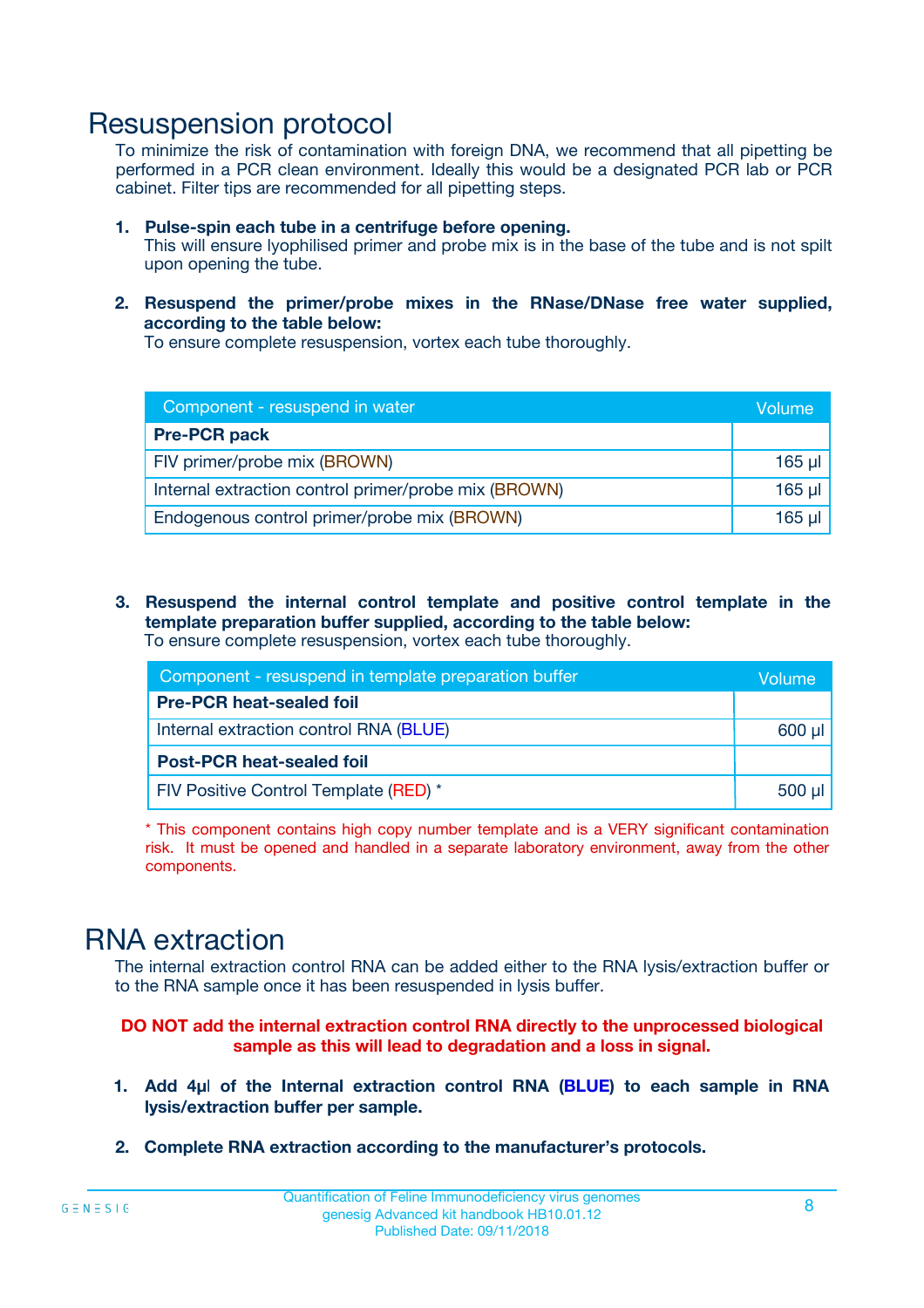# OneStep RT-qPCR detection protocol

#### **For optimum performance and sensitivity.**

All pipetting steps and experimental plate set up should be performed on ice. After the plate is poured proceed immediately to the OneStep amplification protocol. Prolonged incubation of reaction mixes at room temperature can lead to PCR artifacts that reduce the sensitivity of detection.

#### **1. For each RNA sample prepare a reaction mix according to the table below: Include sufficient reactions for positive and negative controls.**

| Component                                                    | <b>Volume</b> |
|--------------------------------------------------------------|---------------|
| oasig OneStep or PrecisionPLUS OneStep 2X RT-qPCR Master Mix | $10 \mu$      |
| FIV primer/probe mix (BROWN)                                 | 1 µI          |
| Internal extraction control primer/probe mix (BROWN)         | 1 µI          |
| RNase/DNase free water (WHITE)                               | $3 \mu$       |
| <b>Final Volume</b>                                          | 15 µl         |

**2. For each RNA sample prepare an endogenous control reaction according to the table below (optional):**

This control reaction will provide crucial information regarding the quality of the biological sample.

| Component                                                    | Volume          |
|--------------------------------------------------------------|-----------------|
| oasig OneStep or PrecisionPLUS OneStep 2X RT-qPCR Master Mix | 10 µl           |
| Endogenous control primer/probe mix (BROWN)                  | 1 µl            |
| <b>RNase/DNase free water (WHITE)</b>                        | $4 \mu$         |
| <b>Final Volume</b>                                          | $15$ µl $\vert$ |

- **3. Pipette 15µl of these mixes into each well according to your qPCR experimental plate set up.**
- **4. Pipette 5µl of RNA template into each well, according to your experimental plate set up.**

For negative control wells use 5µl of RNase/DNase free water. The final volume in each well is 20µl.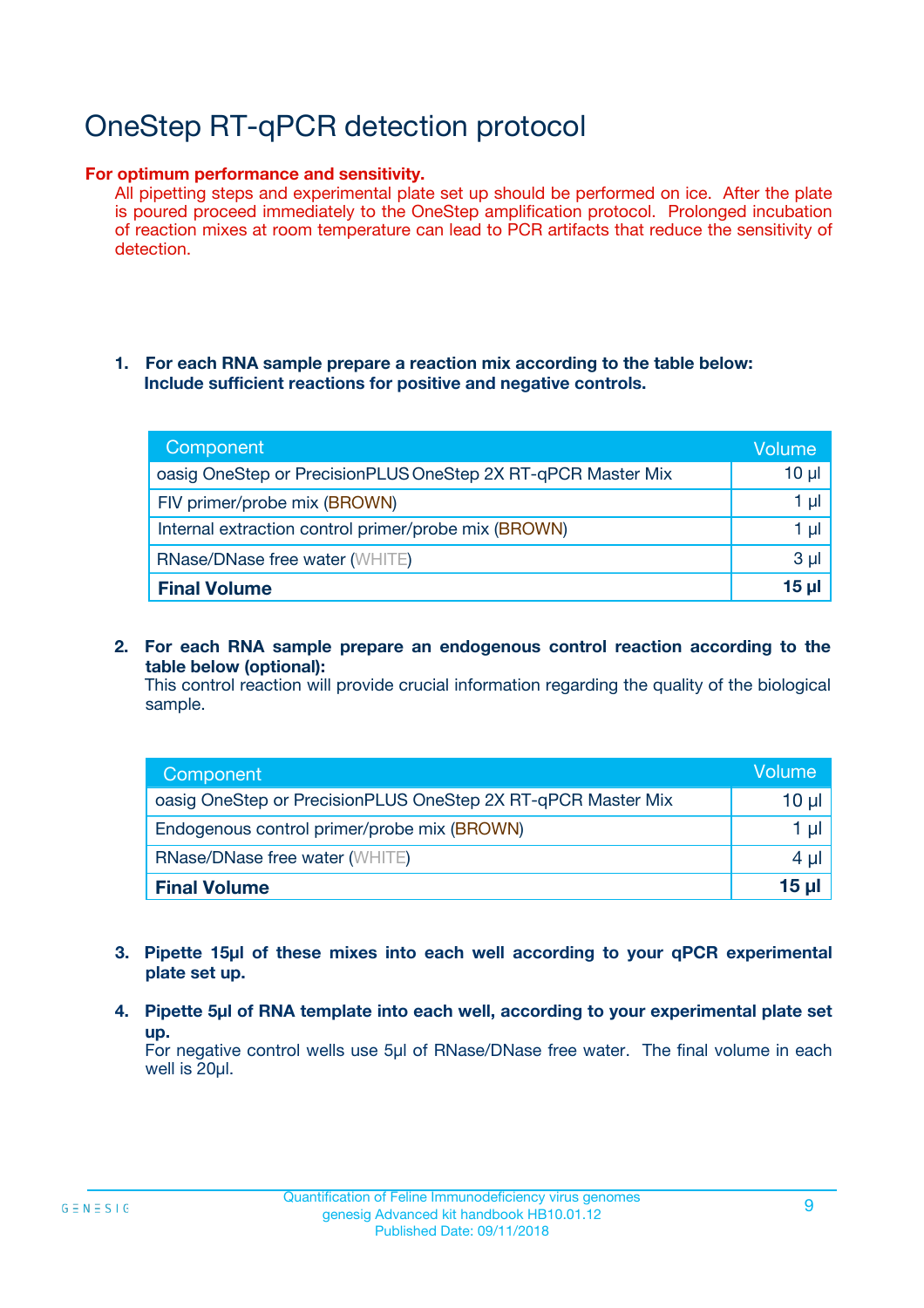**5. If a standard curve is included for quantitative analysis prepare a reaction mix according to the table below:**

| Component                                                    | Volume       |
|--------------------------------------------------------------|--------------|
| oasig OneStep or PrecisionPLUS OneStep 2X RT-qPCR Master Mix | 10 µl        |
| FIV primer/probe mix (BROWN)                                 | 1 µI         |
| <b>RNase/DNase free water (WHITE)</b>                        | 4 µl         |
| <b>Final Volume</b>                                          | <u>15 µl</u> |

- **6. Preparation of standard curve dilution series.**
	- **1) Pipette 90µl of template preparation buffer into 5 tubes and label 2-6**
	- **2) Pipette 10µl of Positive Control Template (RED) into tube 2**
	- **3) Vortex thoroughly**
	- **4) Change pipette tip and pipette 10 µl from tube 2 into tube 3**
	- **5) Vortex thoroughly**

**Repeat steps 4 and 5 to complete the dilution series**

| <b>Standard Curve</b>         | <b>Copy Number</b>     |
|-------------------------------|------------------------|
| Tube 1 Positive control (RED) | $2 \times 10^5$ per µl |
| Tube 2                        | $2 \times 10^4$ per µl |
| Tube 3                        | $2 \times 10^3$ per µl |
| Tube 4                        | $2 \times 10^2$ per µl |
| Tube 5                        | 20 per µl              |
| Tube 6                        | $2$ per $\mu$          |

**7. Pipette 5µl of standard template into each well for the standard curve according to your plate set-up**

The final volume in each well is 20µl.

### OneStep RT-qPCR Amplification Protocol

Amplification conditions using oasig OneStep or PrecisionPLUS OneStep 2X RT-qPCR Master Mix.

|             | <b>Step</b>                  | <b>Time</b>      | <b>Temp</b> |
|-------------|------------------------------|------------------|-------------|
|             | <b>Reverse Transcription</b> | $10 \text{ min}$ | 55 °C       |
|             | Enzyme activation            | 2 min            | 95 °C       |
| Cycling x50 | Denaturation                 | 10 <sub>s</sub>  | 95 °C       |
|             | <b>DATA COLLECTION *</b>     | 60 s             | 60 °C       |

\* Fluorogenic data should be collected during this step through the FAM and VIC channels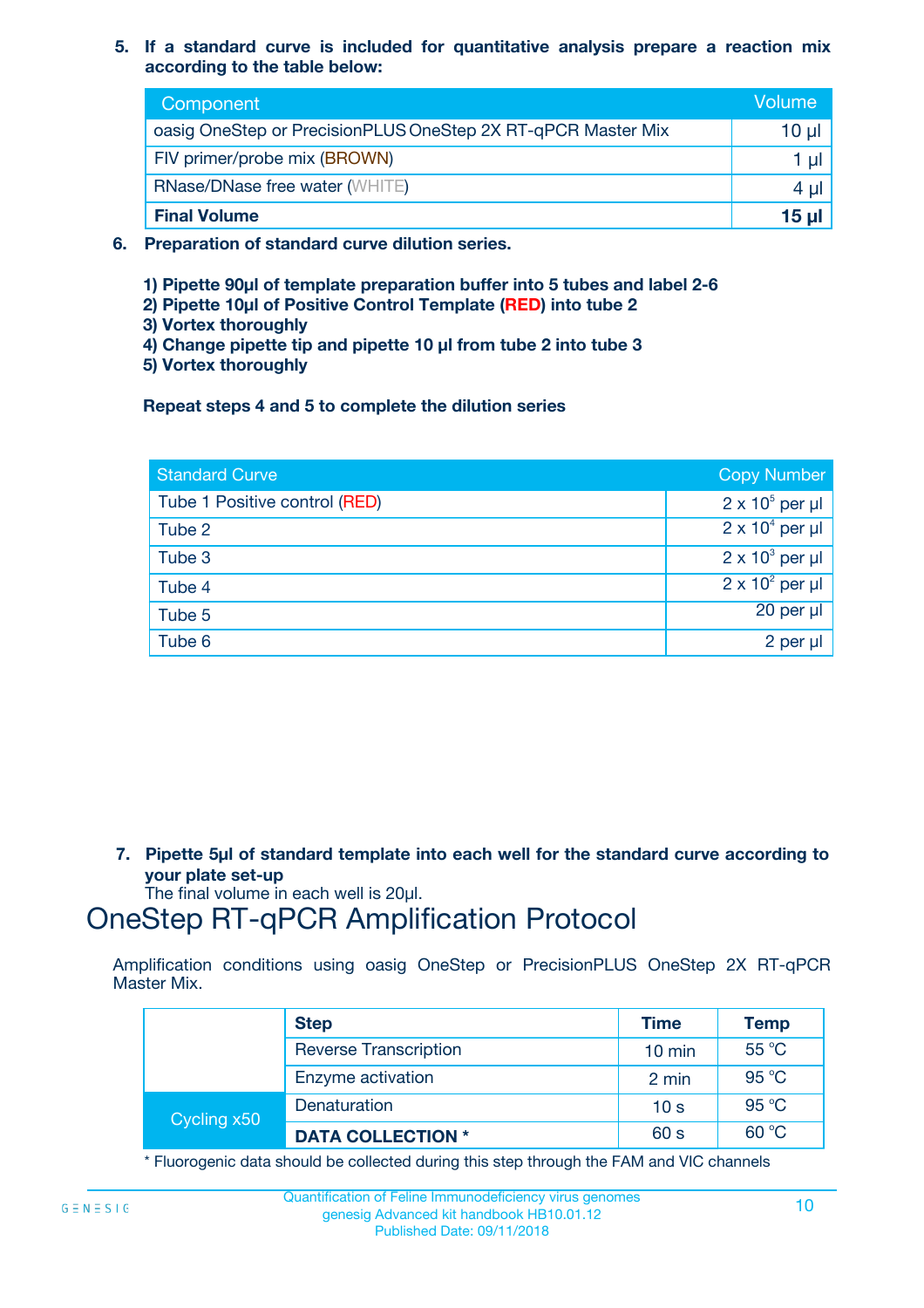### Interpretation of results

| <b>Target</b><br>(FAM) | Internal<br>control<br>(NIC) | <b>Positive</b><br>control | <b>Negative</b><br>control | Interpretation                                                                                                  |
|------------------------|------------------------------|----------------------------|----------------------------|-----------------------------------------------------------------------------------------------------------------|
| $\leq 30$              | $+ 1 -$                      | ÷                          |                            | <b>POSITIVE QUANTITATIVE RESULT</b><br>calculate copy number                                                    |
| > 30                   | ÷                            | ÷                          |                            | <b>POSITIVE QUANTITATIVE RESULT</b><br>calculate copy number                                                    |
| > 30                   |                              | ÷                          |                            | <b>POSITIVE QUALITATIVE RESULT</b><br>do not report copy number as this<br>may be due to poor sample extraction |
|                        | ÷                            | ÷                          |                            | <b>NEGATIVE RESULT</b>                                                                                          |
| $+ 1 -$                | $+ 1 -$                      | ÷                          | $\leq$ 35                  | <b>EXPERIMENT FAILED</b><br>due to test contamination                                                           |
|                        | $+ 1 -$                      |                            | > 35                       | $\star$                                                                                                         |
|                        |                              | ÷                          |                            | <b>SAMPLE PREPARATION FAILED</b>                                                                                |
|                        |                              |                            |                            | <b>EXPERIMENT FAILED</b>                                                                                        |

Positive control template (**RED**) is expected to amplify between Cq 16 and 23. Failure to satisfy this quality control criterion is a strong indication that the experiment has been compromised.

\*Where the test sample is positive and the negative control is positive with a  $Cq > 35$ , the sample must be reinterpreted based on the relative signal strength of the two results:



If the sample amplifies  $> 5$  Cq earlier than the negative control then the sample should be reinterpreted (via the table above) with the negative control verified as negative.



If the sample amplifies  $< 5$  Cq earlier than the negative control then the positive sample result is invalidated and the result should be determined inconclusive due to test contamination. The test for this sample should be repeated.